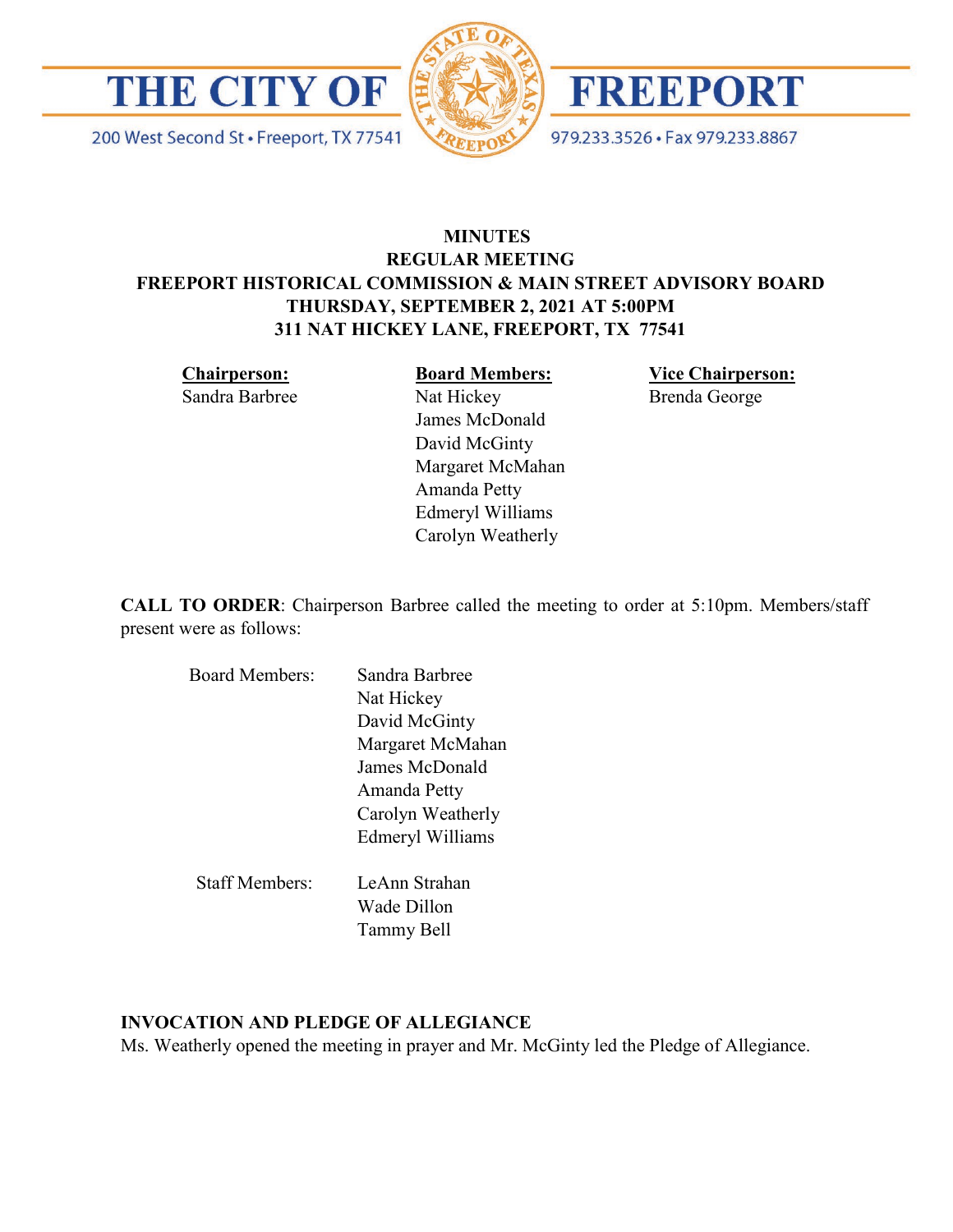## **PRESENTATIONS/ANNOUNCEMENTS:** Announcements by Board Members and/or Staff.

#### **1. Board Member Announcements**

Mr. McGinty advised that sponsorships are needed for the Veterans Day Parade.

## **2. Upcoming Museum Exhibits/Events**

Mr. Dillon updated the Board on the status of the Texas Navy Davy event scheduled for September 18<sup>th</sup>, shared the flyer, and announced that James Glover from Stephen F. Austin County Park will join Justin Parkoff, Flem Rogers and himself a guest speaker for the event. In addition, he reported that we had 650 visitors for the Fort Velasco exhibit. He is currently working on new stories for Haunting Tales of the Texas Coast, including filming in West Columbia for a version of Brit Bailey.

Ms. Strahan reported that so far there are 29 seats filled for the upcoming Mental Health First Aid certification training course scheduled for Friday, September  $19<sup>th</sup>$  at the museum in honor of Mental Health Awareness Month.

Ms. Strahan updated the Board on the installation of new vinyl flooring in the museum's theater and party room.

## **BUSINESS – REGULAR SESSION:**

**3. Consideration and possible action to approve meeting minutes from August 19, 2021.**  Ms. Strahan reported that she had not yet completed the minutes from the previous meeting. With a motion by Ms. McMahan and a second by Mrs. Petty, the Board unanimously approved to table the approval of minutes.

#### **WORK SESSION:**

#### **4. Main Street Events Discussion**

#### A. **Downtown Monthly Events (McGinty, Williams, McDonald)**

Ms. Williams updated the Board on the progress of the sub-committee planning for downtown events. Discussion ensued regarding the Christmas Market scheduled for November 20<sup>th</sup> that included high school and intermediate bands to play, food trucks, a community tree lighting ceremony, and adjusting hours to a later time for lights. Ms. Strahan added that we need to be securing vendors for the market. Mr. McDonald advised we approach FEDC for a sponsorship for the lighting ceremony. Mr. Hickey discussed his strong interest in adding an outdoor event center in Memorial Park including a stage and bathrooms. Mr. Hickey offered to cover the cost of the architectural plans and suggested we have sponsorships pay for the pavilion.